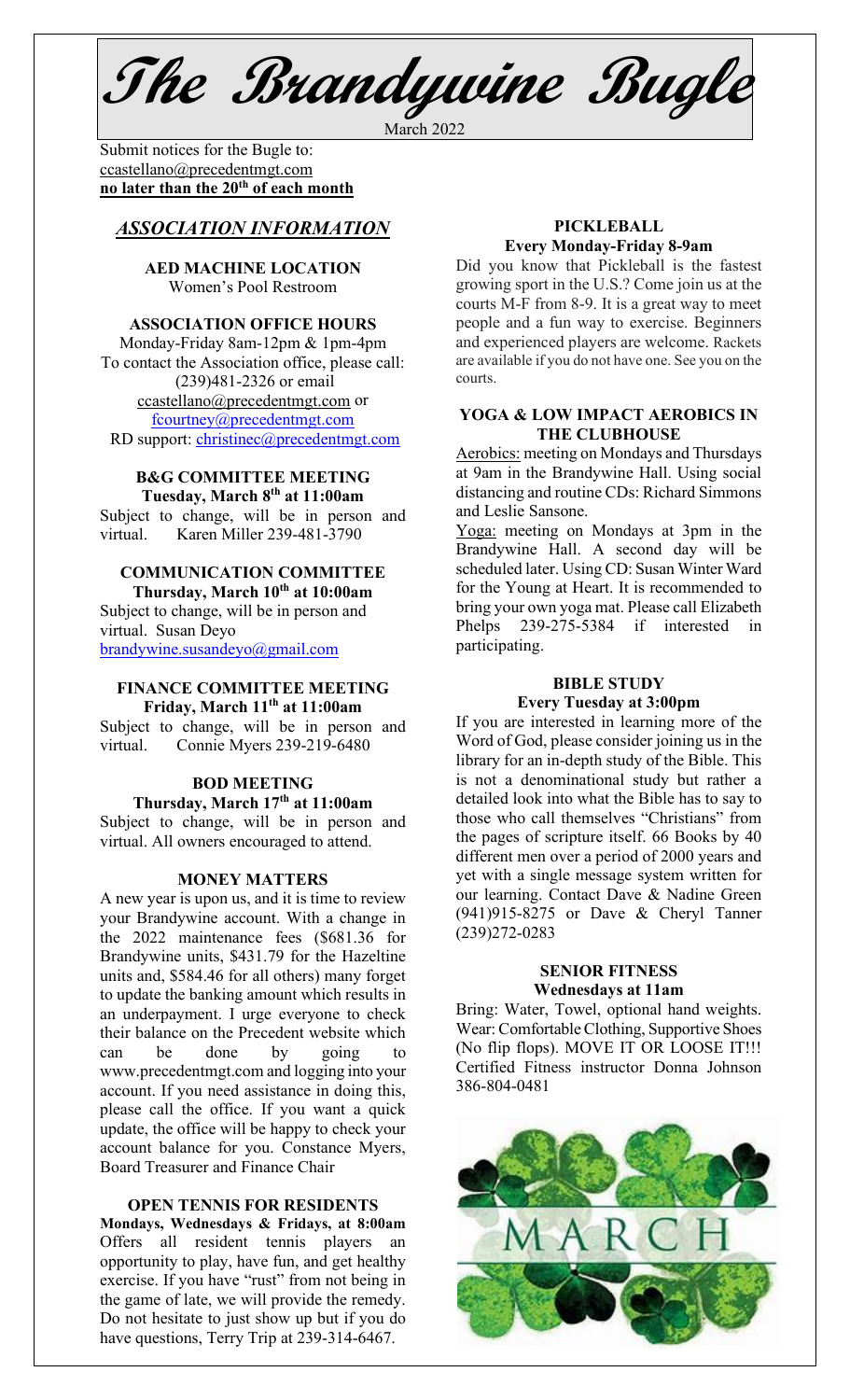### **MAHJONGG Wednesdays at 1-3pm**

Welcome back-Mahjongg ladies!! We will be meeting on WEDNESDAYS 1-3pm play time. Wear your mask if you choose, bring your card and the fun begins. Meeting room is the Brandywine Hall. Please contact Kay Wyatt if you have any questions. 239-322-4208.

## **SENIOR YOGA Fridays at 3pm**

Bring Yoga Mat and water (option to use chair). Improve strength, flexibility, and range of motion. Certified instructor.

Donna Johnson 386-804-0481

## **BOCCE**

**Mondays & Thursdays, at 9:30am** Brandywine's Bocce Ball Club thanks everyone for their support. Please check for more information and photos on the blog at https://brandywinebocce.sport.blog/ Come out to play bocce with the Club members and others. Everyone is welcome!

## **BINGO**

## **Wednesday, March 2nd & 16th at 7pm**

Bingo is back with paper bingo cards. Bring your own dauber or purchase one for \$2. February's Big Winners: 2/02/22; Letter X: Dennis Luoma \$100. Cover All: Paul Henson \$170, each regular bingo paid \$50. 2/16/22; Letter X: MJ Peters \$80. Cover All: Eenie Cation \$170. It is asked of Bingo players to please bring in the exact amount for their cards- it makes the job of the money takers so much easier., we had a turnout of 65 people.

#### **BLOOD DRIVE**

### **Thursday, March 3rd from 10am-3pm**

The Red Bus is coming to Brandywine on March 3rd from 10 am to 3 pm. To schedule your individual appointment call 1-888-936- 6283 and tell them Brandywine/March 3 location. Appointments are encouraged.

## **SINGLES' CLUB Thursday, March 3rd at 6:00pm**

February, we started with a nice and filling brunch/lunch in Bonita Springs at Mel's. We later headed to North Naples to the Holocaust Museum. We had time to look on our own before viewing a short film. We then went on a docentled tour, which gave us a good, overall understanding of the atrocities which occurred not only in Germany, but elsewhere. The goal of the museum is to educate and to "inspire action today against bigotry, hatred, and violence." It was a powerful reminder how much of this behavior still exists. We went back to Bonita Springs and finished the day at The Best of Everything, a great place for gifts, jewelry, etc. Our meeting will take place poolside, weather permitting. If not, we will meet at 1246 Hazeltine Dr., where you will need to be BYO chair and refreshment. Please bring your new ideas researched prior to our meeting. Also, bring a calendar/planner to avoid scheduling conflicts. Thank you for your cooperation and input. Dianne Truslow

## **WOMEN'S ASSOCIATION Saturday, March 5th at 9:00am**

Women's Assoc Will be meeting in the Brandywine Hall. Call Karen Miller 239-481- 3790 if you have any questions.

### **ACTIVITIES MEETING Monday, March 7th at 11am**

We welcomed 19 community members to the February 7, 7:00 pm meeting. There was a call for an evening meeting with the rationale that many residents work and could not make the daytime schedule. We appreciate those that made the effort to join in the planning and the discussion. Please continue to join in the efforts that were discussed and move forward as plans for Brandywine events need residents to volunteer to host, serve, and create the next steps to keep Activities vital to our community spirit.

## **BOOK CLUB Tuesday, March 8th at 10am**

Come to the tennis clubhouse to share your reading experiences. Fully vaccinated readers may forego a mask, all others should continue to mask for their own safety. We will attempt to socially distance in the space as attendance allows. Nancy O'Keeffe 466-0476

#### **GREETING CARD MAKING Wednesday, March 9th at 10am**

Card Making will be held in the craft room. All materials are available so just come and create or copy sample greeting cards. Make as many as time allows. If you have questions, contact Chanda at 239-703-7644. Hope to see you there.

#### **CHAIR VOLLEYBALL Wednesday, March 9th & 23rd at 7pm**

Join us in the Brandywine Hall and bring a neighbor! If you have any questions, please call Trip Weaver at 813-240-6460 or Nancy Weaver at 813-380-1500.

## **THIRSTY THURSDAY Thursday, March 10th 4:30pm**

Thirsty Thursday is coming back at the Pool area and Clubhouse. Dudleys BBQ Food Truck will be making its first appearance at Brandywine. They are noted for BBQ. No need to cook dinner. Several dining options: poolside, inside the clubhouse or takeout.

## **MEN'S CLUB Saturday, March 12th at 9:15am**

This is an open invitation to all Brandywine Men to enjoy good fellowship and a hearty breakfast at the MyerLee Country Club. If you have never attended a breakfast, now is the time to meet your neighbors. Please call Paul Thompson for reservations, (508) 345-1032/ [ptflyers@msn.com](mailto:ptflyers@msn.com).

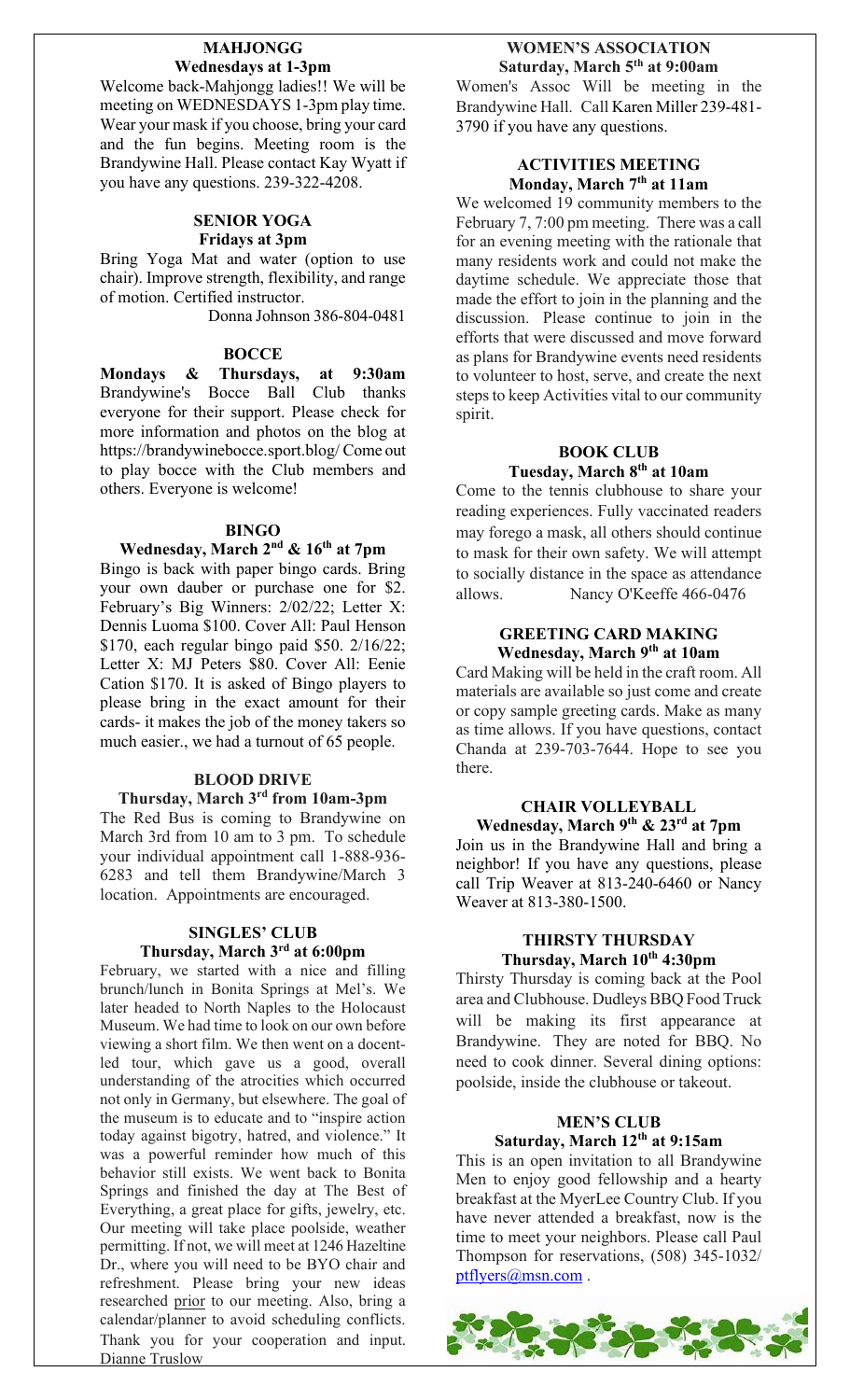### **ST. PATRICKS DAY PARTY Saturday, March 12th 5:30pm-9pm**

Get out your green clothes and green beer and come party. Entertainment by DJ Tom. (Man from Sock Hop dance) 10.00 person BYOB and an hors d'oeuvre to pass for your table. Sign up Monday March 7th. Questions call Karen Miller 239 481 3790

## **NEWCOMERS COFFEE Saturday, March 19th at 10:00am**

The Newcomers Committee invites all Newcomers and Brandywine Residents to the rescheduled Coffee Hour on March 19, in Brandywine Hall at 10:00. Please join us for coffee, conversation and information about all the activities we have available that make Brandywine special. This is also providing an opportunity to meet new friends and neighbors. Hope to see you there! Mary Marszalek..203- 376-6607

## **BOCCE BARBECUE SATURDAY Saturday, March 26th at 4:00pm**

A hot dog and hamburger barbecue will take place on Saturday March 26th from 4:00PM to 6:00PM on the enclosed pool deck, BWH breezeway and bocce court shade tree area. All residents and guests are invited to attend. The sign up is in Brandywine Hall on Monday March 21st between 1:00 and 3:00 pm. Hamburgers are \$7.00 each, cheeseburgers are optional at no extra charge. Hot Dogs are \$4.00 each or two for \$6. Condiments will be provided. BYOB

## **TRIVIA NIGHT Wednesday, March 30th at 7pm**

After a brief respite in December, Brandywine Bocce Club Trivia Night resumed on 1/31 with nine teams toeing the line for the challenge. First place was taken by team "Last Chance" with 75 points. Team "Brainiacs" was in second place with 72 points, a mere three points behind. Closing fast in third place was team "Wise Guys" at 70 points. Interestingly, a mere 5 points separate the top three teams making it a very competitive game. Congratulations to all! Trivia is fun, see you at the next session on Wednesday March 30th. See what Betsy and her sister Emily have in store for you and your guests! BWH doors open at 6:30 play starts at 7:00pm, no late entries. \$5.00 per person, pay at door, BYOB or snacks for your table. Six person teams, we can help place you on a team if needed. Come out and have some fun!

## **LOOKING AHEAD:**



# **SPRING FASHION SHOW Friday, April 1st at 11:00am**

Join us in the Brandywine Hall for this year's Spring Fashion Show! Tickets cost \$20, arrive at 11am to mingle and purchase Chinese Auctions tickets. Lunch will be served at Noon with the Fashion Show directly after. Come dressed in your spring attire! Sign up is Monday, March  $21^{st}$  &  $28^{th}$  from 1-3pm in the Brandywine Hall. Questions? Call Kay Wyatt 322-4208.

## **SPRING FLING Monday, April 4th at 6:30pm**

Brandywine Bocce Club presents our Spring Fling Dance! Motown-Disco-Pop-70's, 80's &90's-Country-Rock & Roll-Blues & Today's Hits, performed by Jimmy O & Rhonda Lee. Be prepared for a very entertaining evening on Monday April 4th in Brandywine Hall. Doors open at 5:30 PM, Live Entertainment from 6:30 to 9:30, BYOB and snacks for your table. Sign up in BWH on Monday March 28th from 1:00 PM to 3:00; cost is \$15 per person.

## **THIRSTY THURSDAY/ FOOD TRUCK SCHEDULE 2022**

No reason to cook. Please put the following dates on your schedule:

| April 14 | Double Dee's Munchies |
|----------|-----------------------|
| May 12   | Currie's Barbecue     |
| June 9   | Munchies Smokehouse   |
| July 14  | <b>Hungry Pony</b>    |

## **NEW RESIDENTS**

Let's welcome these lucky people joining us in "paradise". **-Roy & Joyce Stuckwisch, 1215 S. Brandywine Cir. -Peter & Lorene Lee, 1304 Medinah Dr. -Abbe Shuman & Robert Zatyrka, & Lorraine Zatyrka, 1234 Arcola Dr. -Chris Shaw & Lizz Santos, 1207 S. Brandywine Cir.**

## **IN MEMORIAM**

We lost cherished Brandywine residents: Duane Killkelly

## **DRYER VENT CLEANING**

Lint Out is coming to Brandywine Mar 25. They will clean out you dryer vents inside and then go on the roof and clean them out up there. Cost will be 65.00. This year they want each resident to call them to make arrangements. MAKE SURE TO SAY YOU ARE FROM BRANDYWINE to get the discount. **Lint Out 239 332 5468**